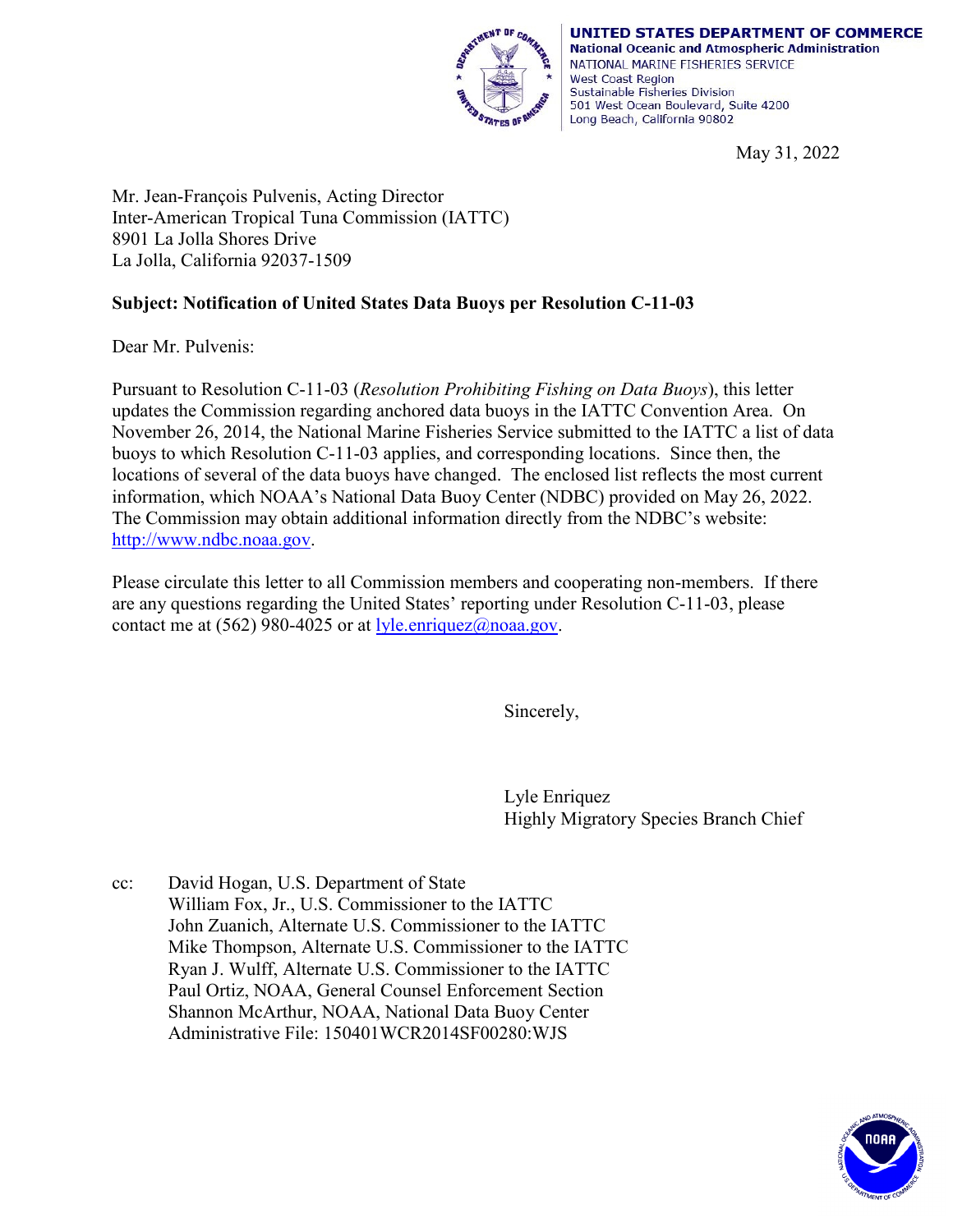| ID    | <b>Name</b>         | Owner       | Lat      | Lon        |  |
|-------|---------------------|-------------|----------|------------|--|
|       |                     |             |          |            |  |
| 43301 | 8N 95W              | <b>NDBC</b> | 8.059    | $-94.949$  |  |
| 32303 | 5N 95W              | <b>NDBC</b> | 5.063    | $-94.950$  |  |
| 32320 | 2N 95W              | <b>NDBC</b> | 1.948    | $-95.473$  |  |
| 32321 | 095W                | <b>NDBC</b> | 0.102    | $-95.538$  |  |
| 32322 | 2S 95W              | <b>NDBC</b> | $-1.987$ | $-95.135$  |  |
| 32304 | 5S 95W              | <b>NDBC</b> | $-4.980$ | $-94.983$  |  |
| 32305 | 8S 95W              | <b>NDBC</b> | $-7.993$ | $-95.243$  |  |
| 43001 | 8N 110W             | <b>NDBC</b> | 8.033    | $-110.158$ |  |
| 32315 | 5N 110W             | <b>NDBC</b> | 4.995    | $-110.067$ |  |
| 32316 | 2N 110W             | <b>NDBC</b> | 2.027    | $-110.022$ |  |
| 32323 | 0 110W              | <b>NDBC</b> | 0.007    | $-109.948$ |  |
| 32317 | 2S 110W             | <b>NDBC</b> | $-1.980$ | $-109.978$ |  |
| 32318 | 5S 110W             | <b>NDBC</b> | $-4.975$ | $-109.968$ |  |
| 32319 | 8S 110W             | <b>NDBC</b> | $-8.000$ | $-110.048$ |  |
| 51307 | 8N 125W             | <b>NDBC</b> | 8.004    | $-125.071$ |  |
| 51015 | 5N 125W             | <b>NDBC</b> | 5.077    | $-124.913$ |  |
| 51016 | 2N 125W             | <b>NDBC</b> | 1.968    | $-125.057$ |  |
| 51011 | 0125W               | <b>NDBC</b> | $-0.166$ | $-124.387$ |  |
| 51017 | 2S 125W             | <b>NDBC</b> | $-2.063$ | $-124.846$ |  |
| 51018 | 5S 125W             | <b>NDBC</b> | $-5.027$ | $-124.877$ |  |
| 51308 | 8S 125W             | <b>NDBC</b> | $-7.988$ | $-124.979$ |  |
| 51006 | 9N 140W             | <b>NDBC</b> | 9.002    | $-140.248$ |  |
| 51007 | 5N 140W             | <b>NDBC</b> | 5.045    | $-140.000$ |  |
| 51008 | 2N 140W             | <b>NDBC</b> | 1.972    | $-140.110$ |  |
| 51311 | 0 140W              | <b>NDBC</b> | $-0.072$ | $-139.878$ |  |
| 51009 | 2S 140W             | <b>NDBC</b> | $-2.035$ | $-140.008$ |  |
| 51014 | 5S 140W             | <b>NDBC</b> | $-4.975$ | $-139.922$ |  |
| 32413 | Northwest Lima      | <b>NDBC</b> | $-7.421$ | $-93.484$  |  |
| 32411 | West Panama (P      | <b>NDBC</b> | 4.958    | $-90.868$  |  |
| 43413 | South Acapulco (    | <b>NDBC</b> | 10.949   | $-100.030$ |  |
| 43412 | Southwest Manz NDBC |             | 16.003   | $-106.989$ |  |

**Table 1**. The identification number, name, and coordinates of anchored data buoys in the IATTC Convention Area. All buoys are owned by the NOAA NDBC.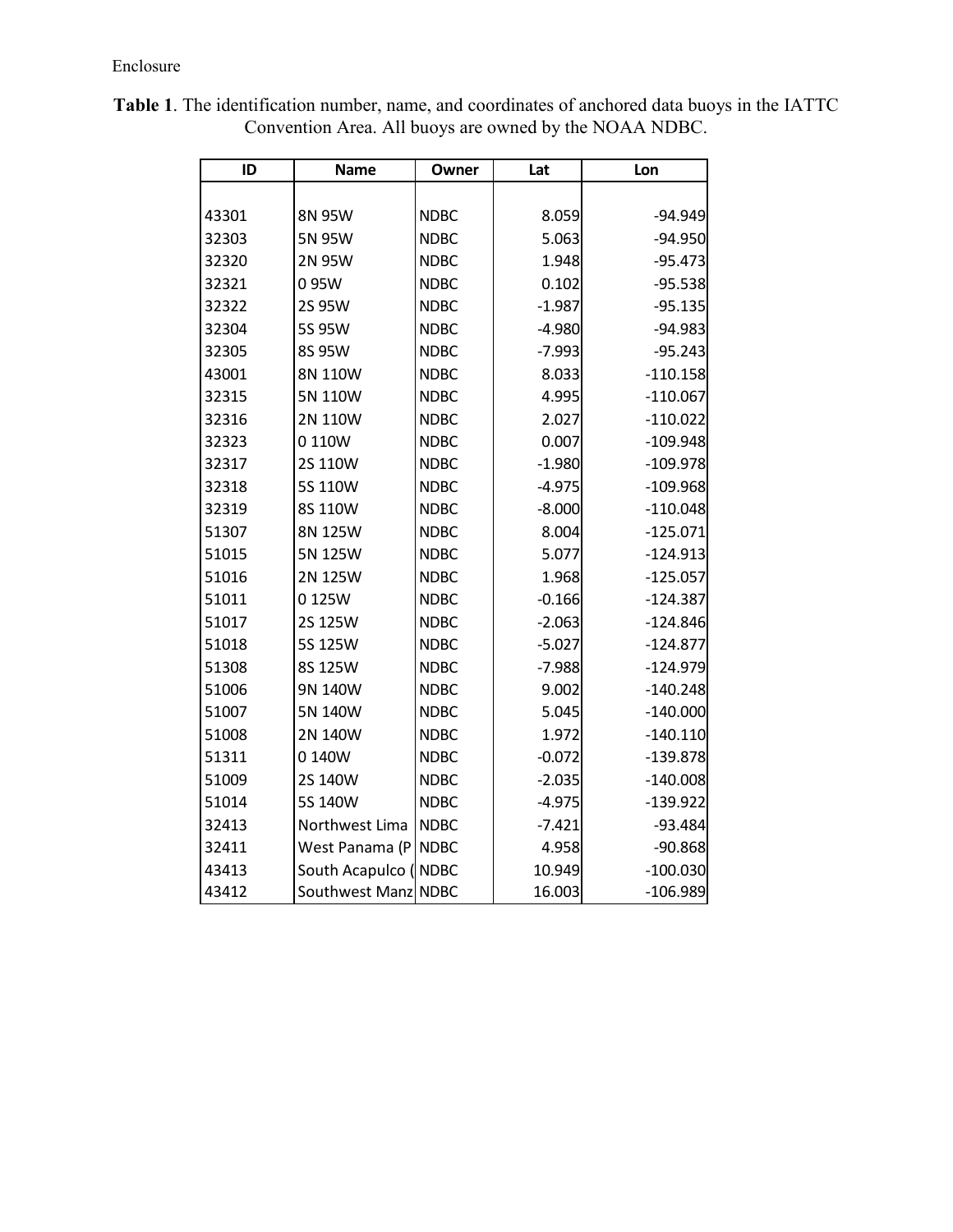

UNITED STATES DEPARTMENT OF COMMERCE **National Oceanic and Atmospheric Administration** NATIONAL MARINE FISHERIES SERVICE **West Coast Region** Sustainable Fisheries Division 501 West Ocean Boulevard, Suite 4200 Long Beach, California 90802

April 28, 2021

Mr. Jean-François Pulvenis, Acting Director Inter-American Tropical Tuna Commission (IATTC) 8901 La Jolla Shores Drive La Jolla, California 92037-1508

## **Subject: Notification of United States Data Buoys per Resolution C-11-03**

Dear Mr. Pulvenis:

Pursuant to Resolution C-11-03 (*Resolution Prohibiting Fishing on Data Buoys*), this letter updates the Commission regarding anchored data buoys in the IATTC Convention Area. On November 26, 2014, the National Marine Fisheries Service submitted to the IATTC a list of data buoys to which Resolution C-11-03 applies, and corresponding locations. Since then, the locations of several of the data buoys have changed. The enclosed list reflects the most current information, which NOAA's National Data Buoy Center (NDBC) provided on April 19, 2021. The Commission may obtain additional information directly from the NDBC's website: [http://www.ndbc.noaa.gov.](http://www.ndbc.noaa.gov/)

Please circulate this letter to all Commission members and cooperating non-members. If there are any questions regarding the United States' reporting under Resolution C-11-03, please contact me at (562) 980-4025 or at  $lyle.enriquez( $\omega$ )<sub>noaa.gov</sub>.$ </u>

Sincerely,

Tyle Eminy

Lyle Enriquez Highly Migratory Species Branch Chief

cc with enclosure:

David Hogan, U.S. Department of State William Fox, Jr., U.S. Commissioner to the IATTC John Zuanich, Alternate U.S. Commissioner to the IATTC Mike Thompson, Alternate U.S. Commissioner to the IATTC Ryan J. Wulff, Alternate U.S. Commissioner to the IATTC Paul Ortiz, NOAA, General Counsel Enforcement Section Shannon McArthur, NOAA, National Data Buoy Center Administrative File: 150401WCR2014SF00280:WJS

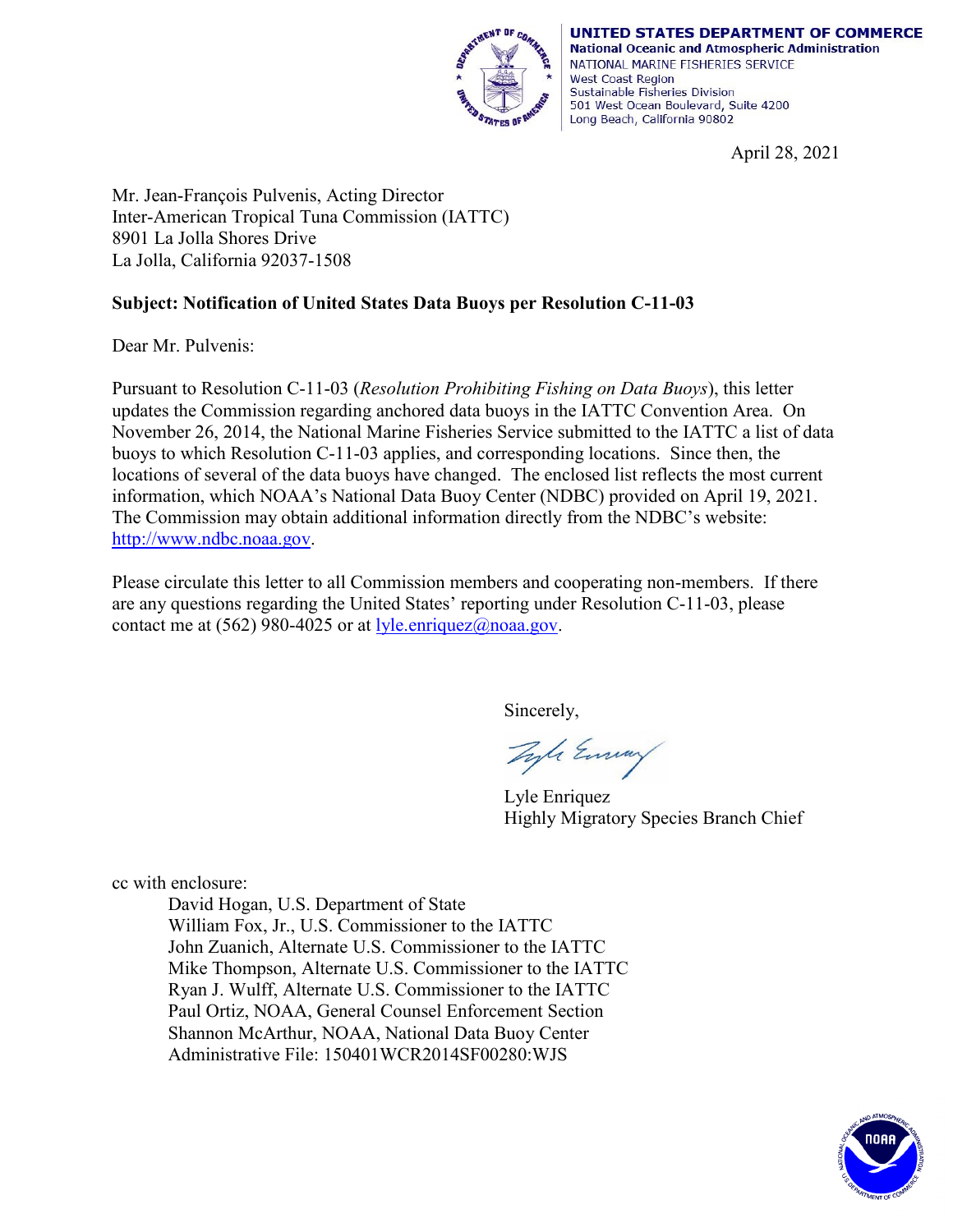| ĪD    | <b>Name</b>               | <b>Latitud</b> | Longitude  |
|-------|---------------------------|----------------|------------|
|       |                           | e              |            |
| 43301 | 8N 95W                    | 8.053          | -94.957    |
| 32303 | 5N 95W                    | 5.060          | $-94.004$  |
| 32320 | 2N 95W                    | 1.944          | -95.469    |
| 32321 | 095W                      | 0.165          | $-95.485$  |
| 32322 | 2S 95W                    | $-1.992$       | $-95.135$  |
| 32304 | 5S 95W                    | -4.979         | -94.989    |
| 32305 | 8S 95W                    | $-7.993$       | $-95.243$  |
| 43001 | 8N 110W                   | 8.037          | $-110.172$ |
| 32315 | 5N 110W                   | 4.972          | $-110.060$ |
| 32316 | 2N 110W                   | 2.020          | $-110.032$ |
| 32323 | 0110W                     | 0.068          | -109.893   |
| 32317 | 2S 110W                   | $-1.972$       | $-109.950$ |
| 32318 | 5S110W                    | $-4.953$       | $-109.945$ |
| 32319 | 8S110W                    | $-7.963$       | $-110.065$ |
| 51307 | 8N 125W                   | 8.005          | $-125.093$ |
| 51015 | 5N 125W                   | 5.075          | $-124.927$ |
| 51016 | 2N 125W                   | 1.963          | $-125.065$ |
| 51011 | 0125W                     | $-0.163$       | $-124.387$ |
| 51017 | 2S 125W                   | $-2.086$       | $-124.863$ |
| 51018 | 5S 125W                   | $-5.025$       | $-124.877$ |
| 51308 | 8S125W                    | $-7.984$       | $-124.968$ |
| 51006 | 9N 140W                   | 9.002          | $-140.260$ |
| 51007 | 5N 140W                   | 5.055          | -139.943   |
| 51008 | 2N 140W                   | 1.977          | $-140.043$ |
| 51311 | 0140W                     | 0.000          | -139.888   |
| 51009 | 2S 140W                   | $-2.040$       | -139.993   |
| 51014 | 5S 140W                   | $-4.979$       | -139.914   |
| 32413 | Northwest Lima (PE)       | $-7.409$       | $-93.504$  |
| 32411 | West Panama (PA)          | 4.958          | $-90.868$  |
| 43413 | South Acapulco (MX)       | 11.012         | $-100.083$ |
| 43412 | Southwest Manzanillo (MX) | 16.045         | $-106.967$ |

**Table 1**. The identification number, name, and coordinates of anchored data buoys in the IATTC Convention Area. All buoys are owned by the NOAA NDBC.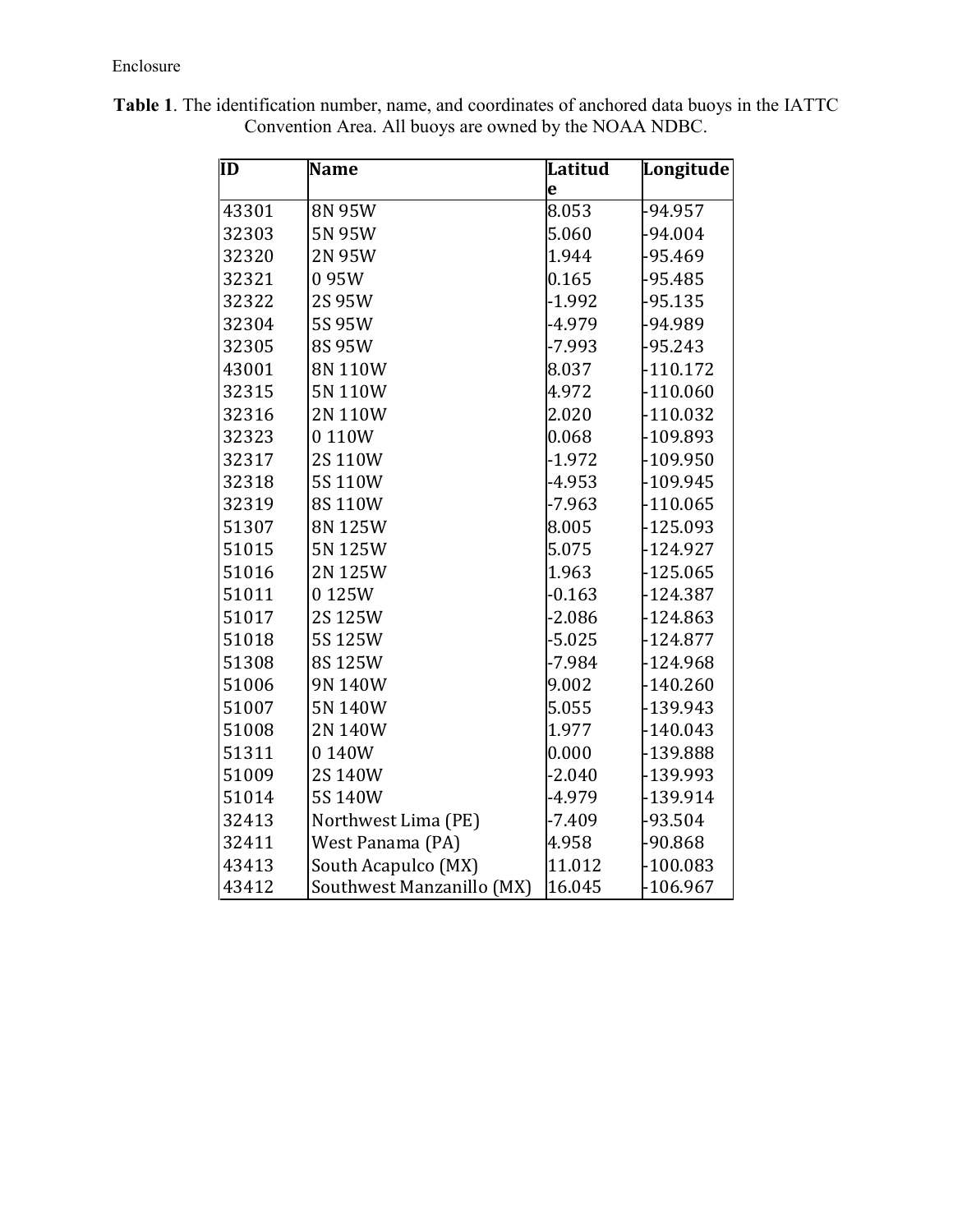

**UNITED STATES DEPARTMENT OF COMMERCE National Oceanic and Atmospheric Administration** NATIONAL MARINE FISHERIES SERVICE West Coast Region Sustainable Fisheries Division 501 West Ocean Boulevard, Suite 4200 Long Beach, California 90802

April 29, 2020

Dr. Guillermo Compeán, Director Inter-American Tropical Tuna Commission (IATTC) 8901 La Jolla Shores Drive La Jolla, California 92037-1508

Subject: Notification of United States Data Buoys per Resolution C-11-03

Dear Dr. Compeán:

Pursuant to Resolution C-11-03 (*Resolution Prohibiting Fishing on Data Buoys*), this letter updates the Commission regarding anchored data buoys in the IATTC Convention Area. On November 26, 2014, the National Marine Fisheries Service submitted to the IATTC a list of data buoys to which Resolution C-11- 03 applies, and corresponding locations. Since then, the locations of several of the data buoys have changed. The enclosed list reflects the most current information, which NOAA's National Data Buoy Center (NDBC) provided on April 27, 2020. The Commission may obtain additional information directly from the NDBC's website: [http://www.ndbc.noaa.gov.](http://www.ndbc.noaa.gov/)

Please circulate this letter to all Commission members and cooperating non-members. If there are any questions regarding the United States' reporting under Resolution C-11-03, please contact me at (562) 980-4025 or at  $lyle.enriquez@pooa.gov.$ </u>

Sincerely,

Tyle Emmy

Lyle Enriquez Highly Migratory Species Branch Chief

cc w/ enclosure:

David Hogan, U.S. Department of State Andrew Lawler Alternate U.S. Commissioner to the IATTC Barry Thom, U.S. Commissioner to the IATTC William Fox, Jr., U.S. Commissioner to the IATTC John Zuanich, Alternate U.S. Commissioner to the IATTC Mike Thompson, Alternate U.S. Commissioner to the IATTC Ryan J. Wulff, NMFS West Coast Region Paul Ortiz, NOAA, General Counsel Enforcement Section Shannon McArthur, NOAA, National Data Buoy Center

Administrative File: 150401WCR2014SF00280:WJS

Enclosure

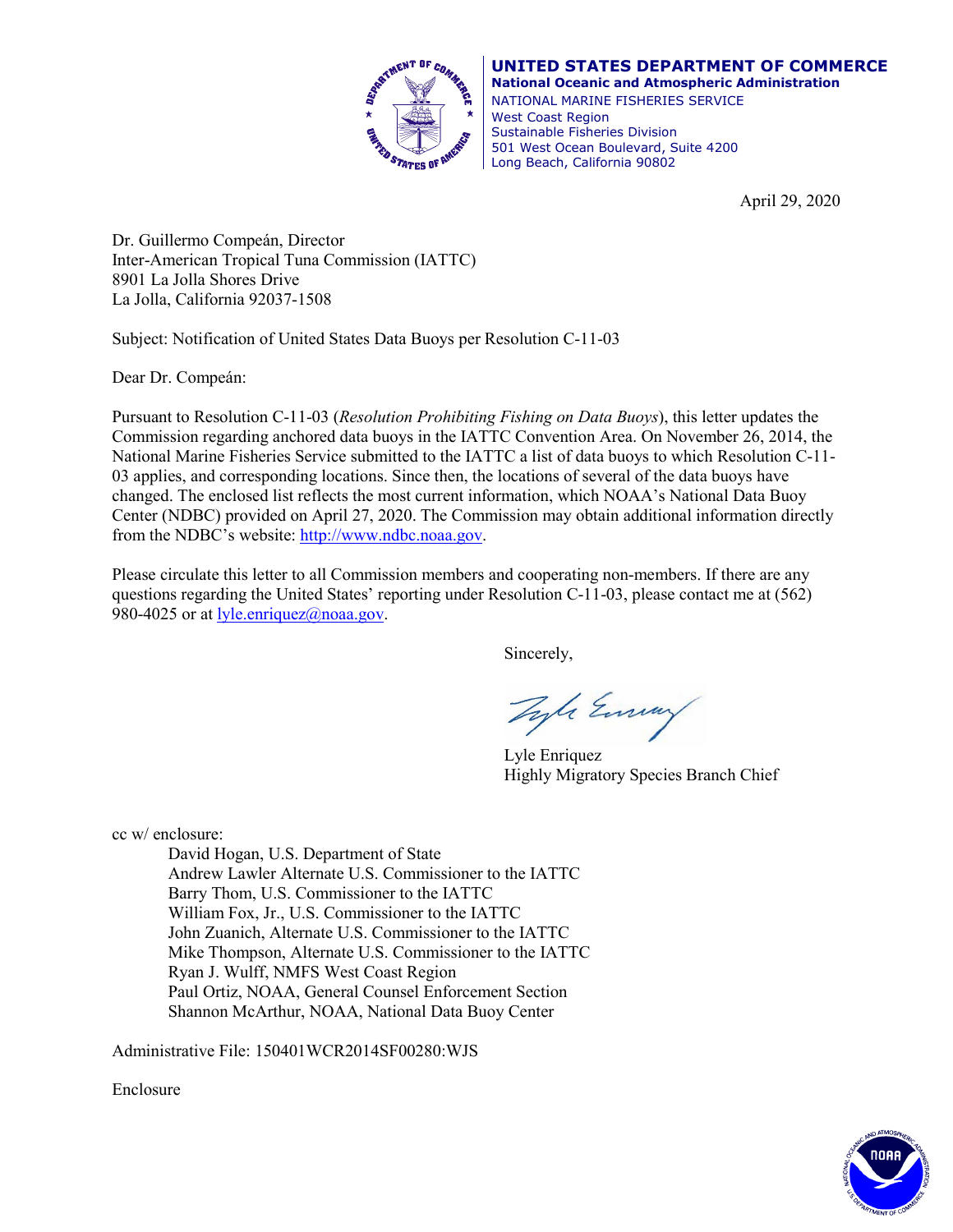| ID    | <b>Name</b>               | Latitude | Longitude  |
|-------|---------------------------|----------|------------|
| 43301 | 8N 95W                    | 8.053    | -94.957    |
| 32303 | 5N 95W                    | 5.060    | $-94.004$  |
| 32320 | 2N 95W                    | 1.944    | $-95.469$  |
| 32321 | 095W                      | 0.165    | $-95.485$  |
| 32322 | 2S 95W                    | $-1.992$ | $-95.135$  |
| 32304 | 5S 95W                    | $-4.979$ | -94.989    |
| 32305 | 8S 95W                    | $-7.993$ | $-95.243$  |
| 43001 | 8N 110W                   | 8.037    | $-110.172$ |
| 32315 | 5N 110W                   | 4.972    | $-110.060$ |
| 32316 | 2N 110W                   | 2.020    | $-110.032$ |
| 32323 | 0110W                     | 0.068    | -109.893   |
| 32317 | 2S 110W                   | $-1.972$ | $-109.950$ |
| 32318 | 5S 110W                   | $-4.953$ | -109.945   |
| 32319 | 8S 110W                   | $-7.963$ | $-110.065$ |
| 51307 | 8N 125W                   | 8.005    | $-125.093$ |
| 51015 | 5N 125W                   | 5.075    | $-124.927$ |
| 51016 | 2N 125W                   | 1.963    | $-125.065$ |
| 51011 | 0125W                     | $-0.163$ | $-124.387$ |
| 51017 | 2S 125W                   | $-2.086$ | $-124.863$ |
| 51018 | 5S 125W                   | $-5.025$ | $-124.877$ |
| 51308 | 8S125W                    | $-7.984$ | $-124.968$ |
| 51006 | 9N 140W                   | 9.002    | $-140.260$ |
| 51007 | 5N 140W                   | 5.055    | -139.943   |
| 51008 | 2N 140W                   | 1.977    | $-140.043$ |
| 51311 | 0140W                     | 0.000    | -139.888   |
| 51009 | 2S 140W                   | $-2.040$ | -139.993   |
| 51014 | 5S 140W                   | -4.979   | -139.914   |
| 32413 | Northwest Lima (PE)       | $-7.409$ | -93.504    |
| 32411 | West Panama (PA)          | 4.958    | $-90.868$  |
| 43413 | South Acapulco (MX)       | 11.012   | $-100.083$ |
| 43412 | Southwest Manzanillo (MX) | 16.045   | $-106.967$ |

**Table 1**. The identification number, name, and coordinates of anchored data buoys in the IATTC Convention Area. All buoys are owned by the NOAA NDBC.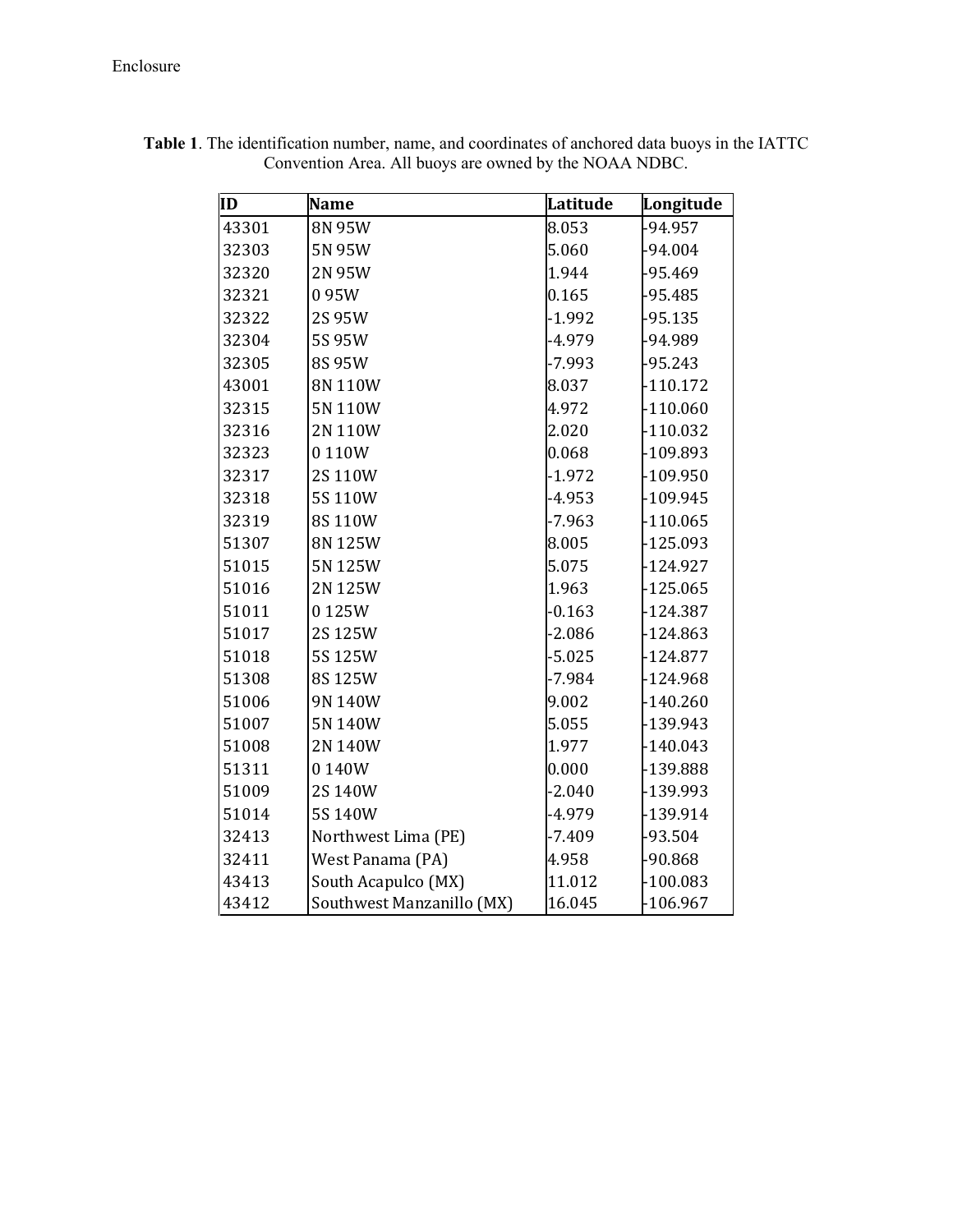

**UNITED STATES DEPARTMENT OF COMMERCE National Oceanic and Atmospheric Administration** NATIONAL MARINE FISHERIES SERVICE West Coast Region Sustainable Fisheries Division 501 West Ocean Boulevard, Suite 4200 Long Beach, California 90802

150401WCR2014SF00280:TD

## **April 26, 2018**

Dr. Guillermo Compeán, Director Inter-American Tropical Tuna Commission (IATTC) 8901 La Jolla Shores Drive La Jolla, California 92037-1508

Re: Notification of United States data buoys per Resolution C-11-03

Dear Dr. Compeán:

Pursuant to Resolution C-11-03, *Resolution Prohibiting Fishing on Data Buoys,* this letter notifies the Commission of an update regarding anchored data buoys that are in the IATTC Convention Area. On November 26, 2014, the National Marine Fisheries Service submitted to the IATTC a list of data buoys, and the corresponding locations, to which Resolution C-11-03 applies. Since then, the locations of several of the data buoys have been updated. The enclosed list reflects the most current information, which was provided by NOAA's National Data Buoy Center (NDBC) on March 23, 2018. The Commission may obtain additional information directly from NDBC's website: http://www.ndbc.noaa.gov/.

Please circulate this letter to all Commission members and cooperating non-members. If there are any questions regarding the United States reporting under Resolution C-11-03, then please contact me at 562-980-4039 or at Heidi.Taylor@noaa.gov.

Sincerely,

Heidi Taylor

Highly Migratory Species Branch Chief

cc w/ enclosure:

Barry Thom, U.S. Commissioner to the IATTC David Hogan, U.S. Department of State William Fox, Jr., U.S. Commissioner to the IATTC Edward Weissman, U.S. Commissioner to the IATTC Ryan J. Wulff, NMFS West Coast Region Paul Ortiz, NOAA, General Counsel Enforcement Section Shannon McArthur, NOAA, National Data Buoy Center



Enclosure